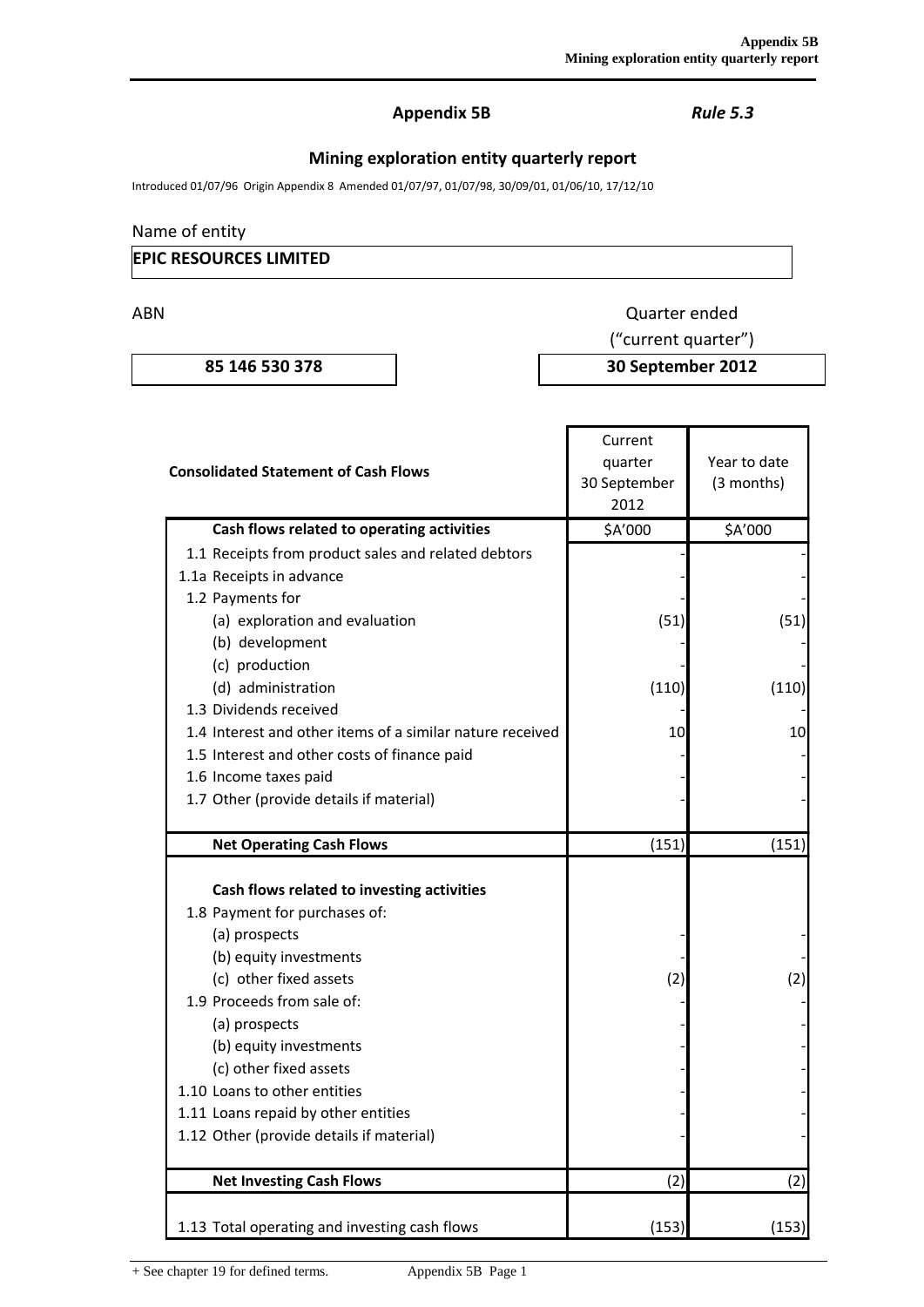#### **Payments to directors of the entity and associates of the directors**

| Consolidated statement of cash flows continued     |       |       |
|----------------------------------------------------|-------|-------|
| Cash flows related to financing activities         |       |       |
| 1.14 Proceeds from issues of shares, options, etc. |       |       |
| 1.15 Proceeds from sale of forfeited shares        |       |       |
| 1.16 Proceeds from borrowings                      |       |       |
| 1.17 Repayment of borrowings                       |       |       |
| 1.18 Dividends paid                                |       |       |
| 1.19 Other (Share issue costs on Non-Cash Director |       |       |
| Shares issued)                                     |       |       |
| <b>Net Financing Cash Flows</b>                    |       |       |
|                                                    |       |       |
| Net increase (decrease) in cash held               | (153) | (153) |
| 1.20 Cash at beginning of quarter/year to date     | 3,461 | 3,461 |
| 1.21 Exchange rate adjustments to item 1.20        |       |       |
| 1.22 Cash at end of quarter                        | 3,308 | 3,308 |

#### **Payments to related entities of the entity and associates of the related entities**

|      |                                                                  | Current quarter<br>\$A'000 |
|------|------------------------------------------------------------------|----------------------------|
| 1.23 | Aggregate amount of payments to the parties included in item 1.2 | 32                         |
| 1.24 | Aggregate amount of loans to the parties included in item 1.10   | Nil                        |

1.25 Explanation necessary for an understanding of the transactions

1.23 - Relates to Directors Fees.

#### **Non-cash financing and investing activities**

2.1 Details of financing and investing transactions which have had a material effect on consolidated assets and liabilities but did not involve cash flows

None

2.2 Details of outlays made by other entities to establish or increase their share in projects in which the reporting entity has an interest

N/A

<sup>+</sup> See chapter 19 for defined terms.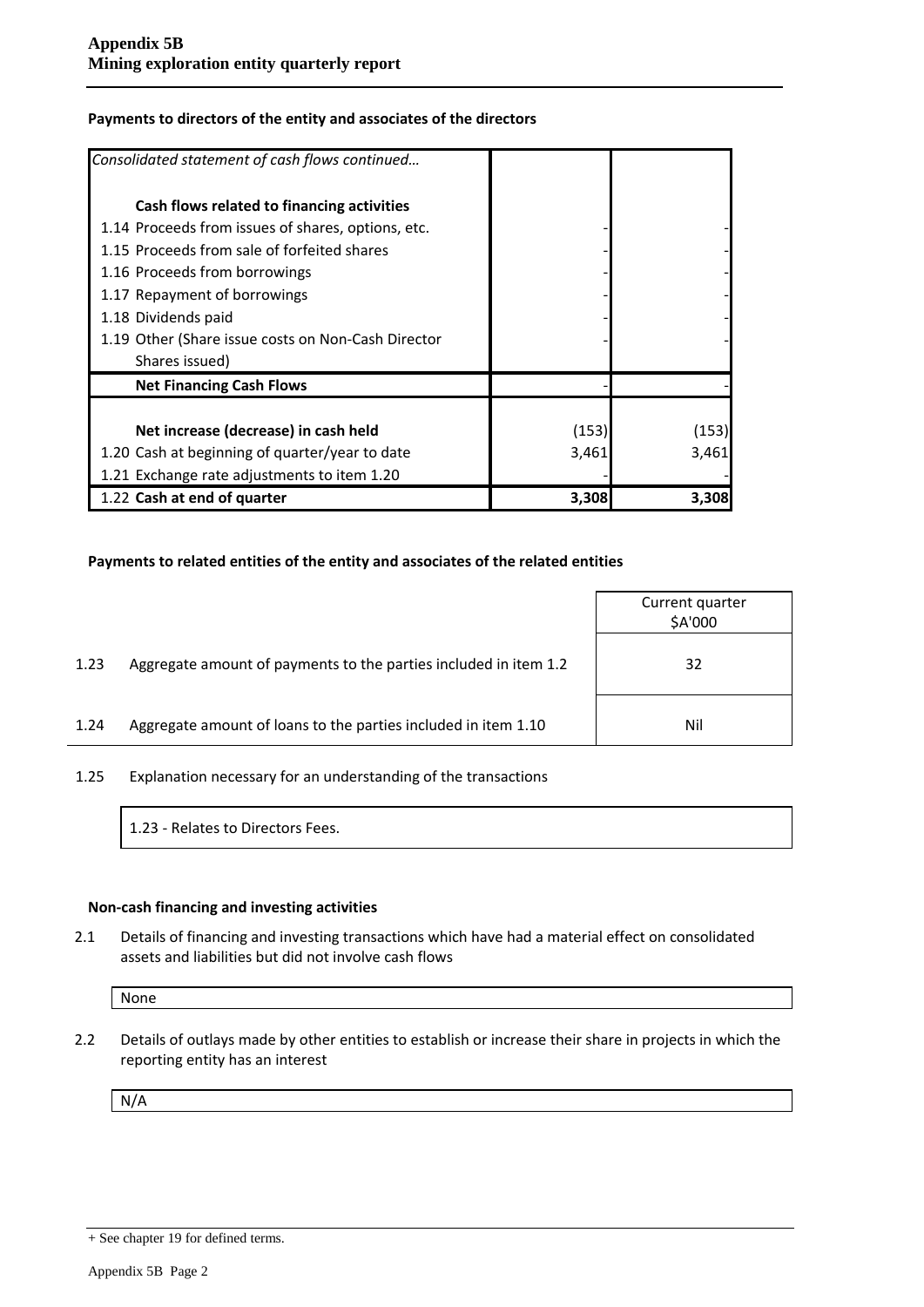### **Financing facilities available**

*Add notes as necessary for an understanding of the position.*

|     |                             | Amount available | Amount used |
|-----|-----------------------------|------------------|-------------|
|     |                             | \$A'000          | \$A'000     |
| 3.1 | Loan facilities             |                  |             |
|     |                             | N/A              | N/A         |
| 3.2 | Credit standby arrangements |                  |             |
|     |                             | N/A              | N/A         |

|     | <b>Estimated cash outflows for next quarter</b> |         |
|-----|-------------------------------------------------|---------|
|     |                                                 | \$A'000 |
| 4.1 | Exploration and evaluation                      | 1,062   |
| 4.2 | Development                                     |         |
| 4.3 | Production                                      |         |
|     |                                                 |         |
| 4.4 | Administration                                  | 203     |
|     | <b>Total</b>                                    | 1,265   |

### **Reconciliation of cash**

| Reconciliation of cash at the end of the quarter (as<br>shown in the consolidated statement of cash flows)<br>to the related items in the accounts is as follows. |                          | Current quarter<br>\$A'000 | Previous quarter<br>\$A'000 |  |
|-------------------------------------------------------------------------------------------------------------------------------------------------------------------|--------------------------|----------------------------|-----------------------------|--|
| 5.1                                                                                                                                                               | Cash on hand and at bank | 288                        | 157                         |  |
| 5.2                                                                                                                                                               | Deposits at call         | 3,020                      | 3,304                       |  |
| 5.3                                                                                                                                                               | Bank overdraft           | -                          |                             |  |
| 5.4                                                                                                                                                               | Other (provide details)  |                            |                             |  |
| Total: cash at end of quarter (item 1.22)                                                                                                                         |                          | 3,308                      | 3,461                       |  |

### **Changes in interests in mining tenements**

|     |                                                                     | Tenement<br>reference      | Nature of<br>interest<br>(note (2)) | Interest at<br>beginning of<br>quarter | Interest at end<br>of quarter |
|-----|---------------------------------------------------------------------|----------------------------|-------------------------------------|----------------------------------------|-------------------------------|
| 6.1 | Interests in mining<br>tenements relinquished,<br>reduced or lapsed | None during<br>the Quarter |                                     |                                        |                               |
| 6.2 | Interests in mining<br>tenements acquired or<br>increased           | None during<br>the Quarter |                                     |                                        |                               |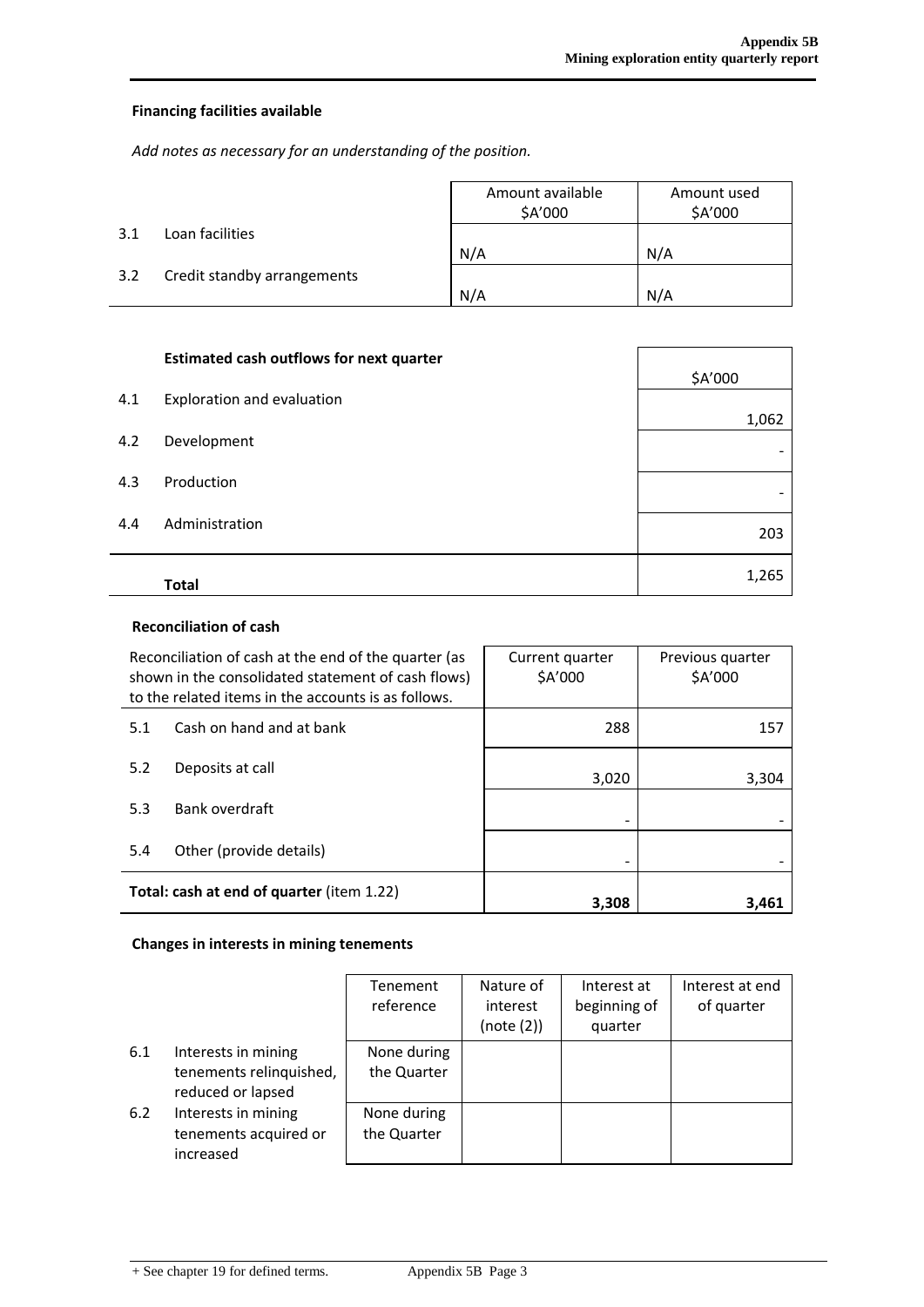### **Issued and quoted securities at end of current quarter**

*Description includes rate of interest and any redemption or conversion rights together with prices and dates.*

|     |                                                                                                                               | Number<br>Total number |            | Issue price<br>per security | Amount paid<br>up per security |
|-----|-------------------------------------------------------------------------------------------------------------------------------|------------------------|------------|-----------------------------|--------------------------------|
|     |                                                                                                                               |                        | quoted     | (see note 3)                | (see note 3)                   |
| 7.1 | Preference +securities (description)                                                                                          |                        |            |                             |                                |
| 7.2 | Changes during quarter<br>(a) Increases through issues<br>(b) Decreases through returns of capital,<br>buy-backs, redemptions |                        |            |                             |                                |
| 7.3 | +Ordinary securities                                                                                                          | 29,825,000             | 26,489,062 |                             |                                |
|     | Changes during quarter<br>(a) Increases through issues<br>(b) Exercise of options                                             |                        |            |                             |                                |
| 7.4 | (c) Decreases through return of capital,<br>buy-backs                                                                         |                        |            |                             |                                |
|     | (d) Increase pursuant to underwriting of<br>options                                                                           |                        |            |                             |                                |
| 7.5 | +Convertible securities                                                                                                       |                        |            |                             |                                |
| 7.6 | Changes during quarter<br>(a) Increases through issues<br>(b) Decreases through securities<br>matured, converted              |                        |            |                             |                                |
| 7.7 | <b>Options</b><br>(description and conversion factor)                                                                         |                        |            | Exercise<br>price           | Expiry<br>date                 |
|     |                                                                                                                               | 750,000<br>2,750,000   |            | \$0.20<br>\$0.20            | 31/01/2014<br>31/01/2014       |
| 7.8 | Issued during quarter                                                                                                         |                        |            |                             |                                |
| 7.9 | Exercised during quarter                                                                                                      |                        |            |                             |                                |
|     | 7.10 Expired during quarter                                                                                                   |                        |            |                             |                                |
|     | 7.11 Debentures (totals only)                                                                                                 |                        |            |                             |                                |
|     | 7.12 Unsecured notes (totals only)                                                                                            |                        |            |                             |                                |

<sup>+</sup> See chapter 19 for defined terms.